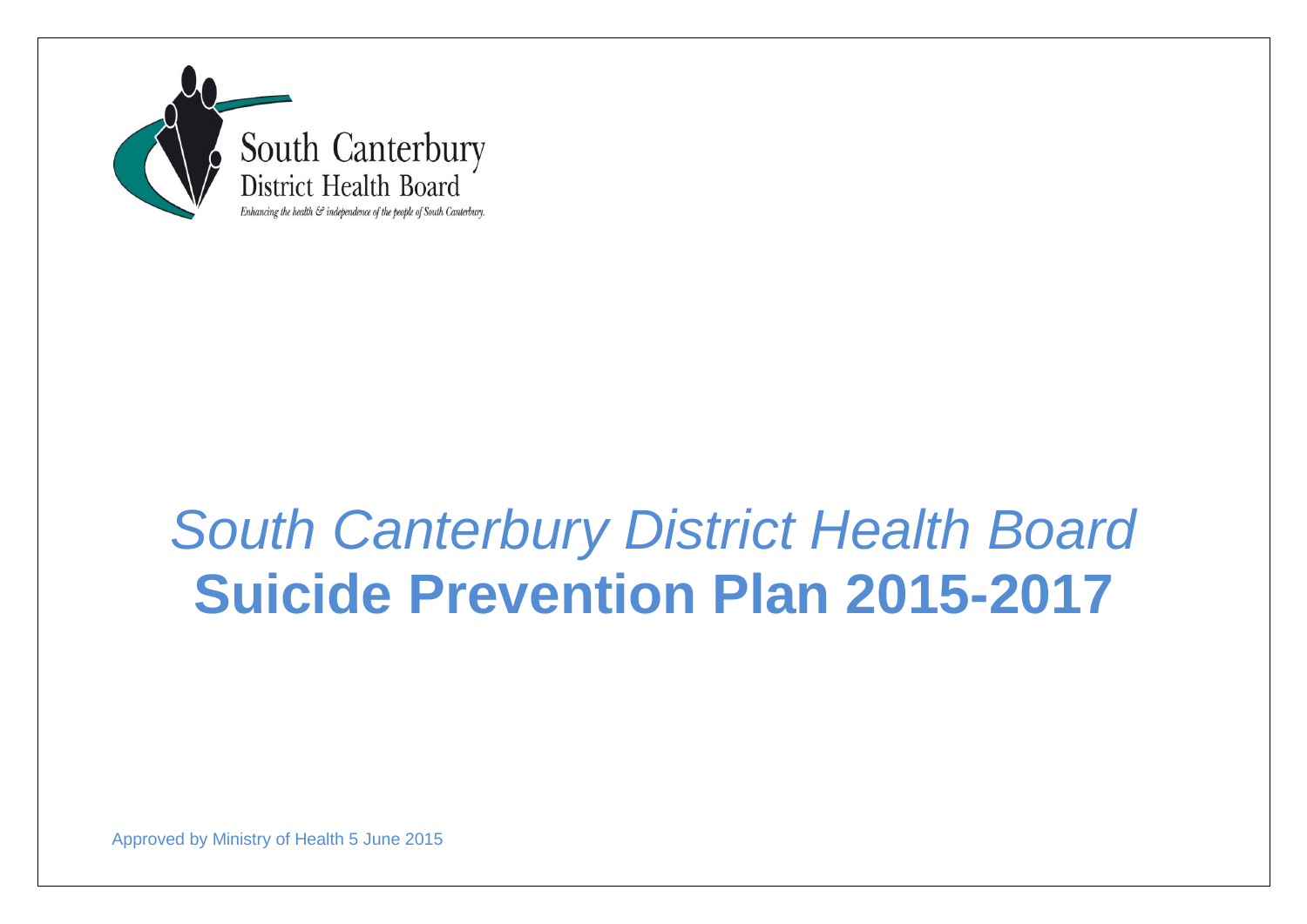## **Introduction**

#### **1. Introduction**

The South Canterbury Suicide Prevention Action Plan 2015- 17 focusses on improving mental health wellbeing and reducing suicide in South Canterbury.

This two year action plan refreshes the South Canterbury Suicide Prevention Action Plan 2013 – 2016. It updates the initial actions and brings them into line with the New Zealand Suicide Prevention Action Plan 2013-2016, which was released in May 2013 and the DHBs' toolkit released in February 2015.

During the development of the Action Plan every effort was made to reflect the needs of the South Canterbury population. SCDHB's population is bordered by the Rangitata and Waitaki Rivers and the Southern Alps. The population projections for 2015/16 are:

- Total population 59,043
- Percentage over 65 years 21%
- Percentage Māori 7.88%.

#### *Objectives*

The Action Plan presents a programme of new and existing activities based on the composition of the South Canterbury community and Government priorities. The objectives of the Action Plan are to:

- Improve mental health literacy and promote help seeking
- Support families, whānau, hapū, iwi and communities to prevent suicide
- Support families, whānau, hapū, iwi and communities after a suicide
- $\bullet$  Improve services and support for people at high risk of suicide receiving health care and/or accessing community services<sup>1</sup>

This Action Plan incorporates improving mental health literacy within workplaces and the community; and upskilling the primary and secondary health workforce to recognise, treat and care for those who experience self-harm and suicidal behaviours. It also includes the development of a social marketing strategy to promote help seeking messages.

#### *Suicide numbers*

Over 800,000 people die due to suicide every year and there are many more who attempt suicide. Hence, many millions of people are affected or experience suicide bereavement every year. Suicide occurs throughout the lifespan and was the second leading cause of death among 15-

 $\overline{a}$ 1 New Zealand Suicide Prevention Action Plan 2013-2016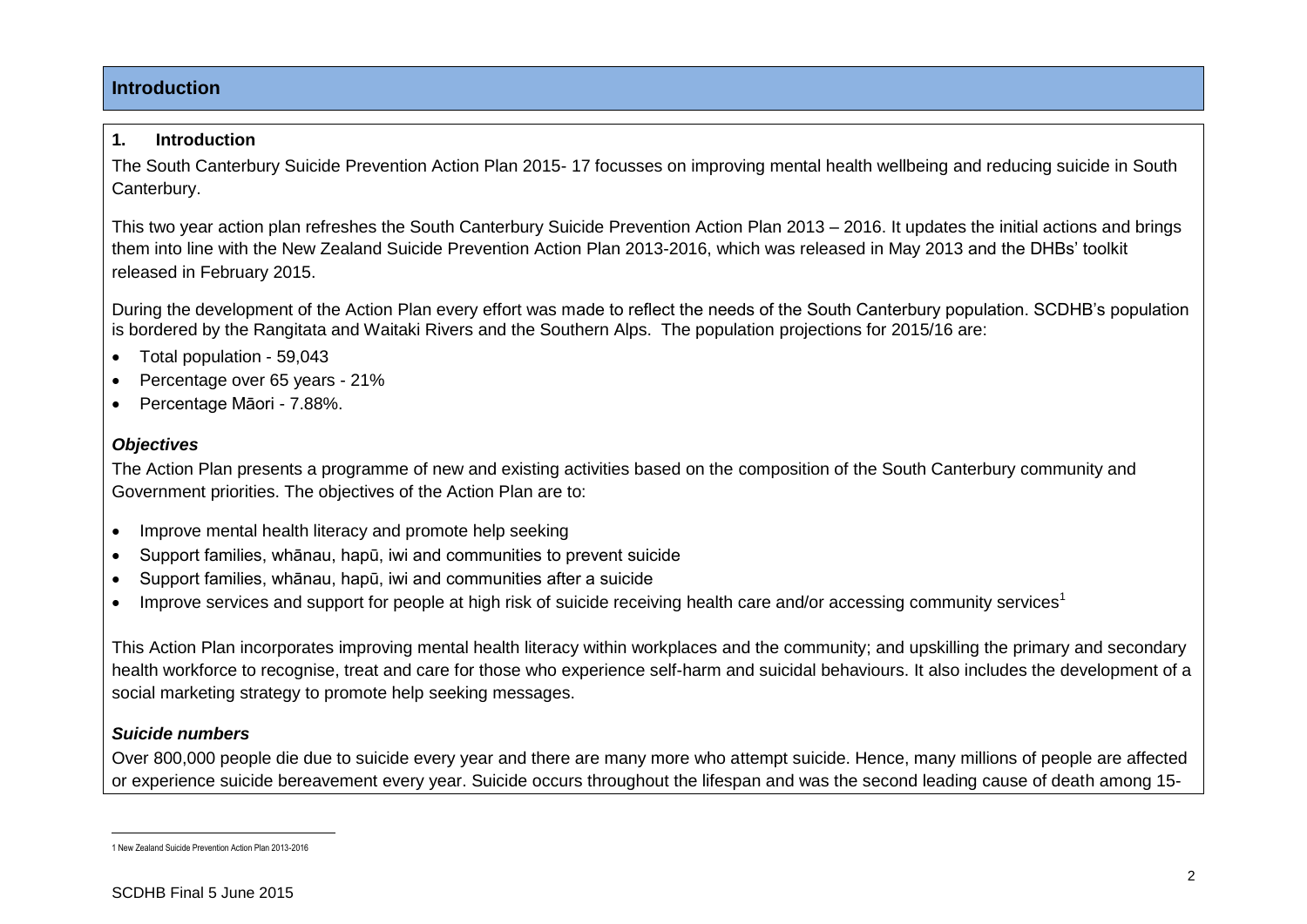#### 29 year olds globally in 2012<sup>2</sup>.

In 2013/14 there were 529 provisional suicide deaths in New Zealand, 385 males and 144 females. This equals a rate of 11.73 deaths by suicide per 100,000 people<sup>3</sup>. As a comparison there were 298 New Zealand road deaths in 2014<sup>4</sup>.

Over the last seven complete financial years the provisional deaths, by suicide, have ranged from a high of 17 in 2011/12 to a low of two in 2013/14 in South Canterbury. The average amount of provisional suicide deaths, in South Canterbury, is eight per year (over the last seven years, to June 2014).

**Provisional Suicide deaths by DHB Region between July 2007 and June 2014<sup>5</sup>**

| <b>DHB Region</b>         | 2007/2008 | 2008/2009 | 2009/2010 | 2010/2011      | 2011/2012 | 2012/2013 | 2013/2014 | Total in 7 year period |
|---------------------------|-----------|-----------|-----------|----------------|-----------|-----------|-----------|------------------------|
| <b>Auckland</b>           | 53        | 53        | 39        | 51             | 42        | 46        | 41        | 325                    |
| <b>Bay of Plenty</b>      | 20        | 41        | 21        | 36             | 31        | 31        | 27        | 207                    |
| Canterbury                | 61        | 61        | 74        | 63             | 73        | 60        | 68        | 460                    |
| <b>Capital and Coast</b>  | 32        | 24        | 26        | 25             | 28        | 34        | 30        | 199                    |
| <b>Counties Manukau</b>   | 59        | 38        | 52        | 46             | 55        | 50        | 48        | 348                    |
| <b>Hawke's Bay</b>        | 16        | 23        | 23        | 25             | 27        | 18        | 28        | 160                    |
| Hutt                      | 25        | 9         | 20        | 22             | 12        | 14        | 25        | 127                    |
| <b>Lakes</b>              | 12        | 20        | 21        | 23             | 18        | 15        | 15        | 124                    |
| <b>Mid Central</b>        | 27        | 25        | 22        | 24             | 32        | 18        | 41        | 189                    |
| <b>Nelson Marlborough</b> | 16        | 17        | 13        | 12             | 24        | 17        | 13        | 112                    |
| Northland                 | 19        | 15        | 16        | 20             | 24        | 29        | 21        | 144                    |
| <b>South Canterbury</b>   | 10        | 4         |           | 8              | 17        | 8         | 2         | 56                     |
| <b>Southern</b>           | 37        | 49        | 60        | 45             | 42        | 47        | 31        | 311                    |
| Tairawhiti                | 14        | 8         | 6         | 8              | 3         | 5         | 2         | 46                     |
| Taranaki                  | 17        | 17        | 18        | 20             | 12        | 17        | 14        | 115                    |
| Waikato                   | 38        | 47        | 47        | 51             | 33        | 45        | 44        | 305                    |
| Wairarapa                 | 6         | 5         | 11        | 5              |           | 10        | 8         | 52                     |
| Waitemata                 | 62        | 56        | 51        | 55             | 50        | 62        | 52        | 388                    |
| <b>West Coast</b>         |           | 6         | 3         | 5              | 4         | 6         | 8         | 39                     |
| Whanganui                 |           | 12        | 10        | 12             | 12        |           | 11        | 72                     |
| <b>Off Shore</b>          |           |           |           | $\overline{2}$ |           |           |           | 8                      |
| Total                     | 540       | 531       | 541       | 558            | 547       | 541       | 529       | 3787                   |

#### *Risk factors for suicide*

 $\overline{a}$ 

Suicide is typically the result of a combination of factors. Risk factors for suicide can include having a mental health problem, exposure to trauma (e.g. family violence, child abuse or bullying), a lack of social support (e.g. living alone) and experiencing stressful life events (e.g.

<sup>2</sup>World Health Organisation ([http://www.who.int/mental\\_health/prevention/suicide/suicideprevent/en/](http://www.who.int/mental_health/prevention/suicide/suicideprevent/en/))

<sup>3</sup> (Provisional) New Zealand Annual Suicide Statistics (2013/14). Released by Chief Coroner Judge Neil MacLean (20 August 2014)

<sup>4</sup> http://www.transport.govt.nz/research/roadtoll/

<sup>5</sup> Provisional) New Zealand Annual Suicide Statistics (2013/14). Released by Chief Coroner Judge Neil MacLean (20 August 2014)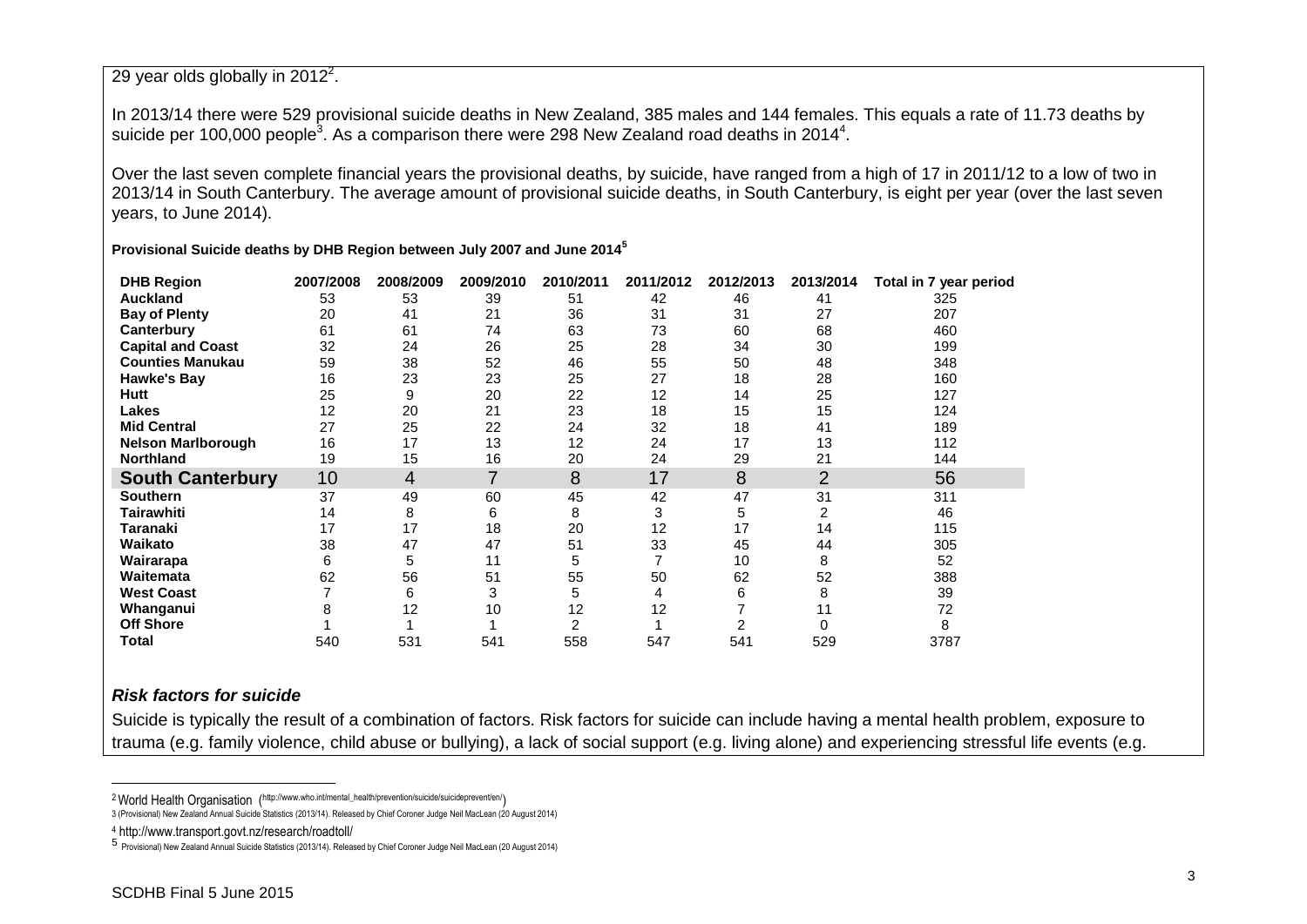discrimination, relationship problems or unemployment)<sup>6</sup>.

## *Suicide Prevention*

Suicide prevention initiatives in general aim to reduce risk factors for suicide, promote protective factors and/or improve the services available. If we are to be successful in preventing suicide, it is essential that individuals, families, whānau, communities and agencies across New Zealand work together $7$ 

Some examples of things that can be done to prevent suicide include:

- supporting the mental health, wellbeing and resilience of individuals, families, whānau and communities
- promoting awareness of mental health issues at the community level
- improving support for families and whānau who are bereaved by suicide or affected by a suicide attempt
- developing and promoting guidance for key people (eg, families, whānau, teachers, police and front-line medical personnel) who have contact with people who are at risk of suicide $8$ .

## *The development of the Action Plan*

As outlined in the *Suicide Prevention Toolkit for District Health Boards<sup>9</sup>* this Action Plan addresses four critical components:

- Engaging developing relationships and partnerships with the community and across agencies
- Analysing to increase our understanding of factors that influence suicidal behaviour and effective interventions
- Planning to ensure the Action Plan is robust, meets the needs of the local community and is safe
- Delivering the Action Plan contains timeframes for delivery and outlines how progress will be monitored.

## The Action Plan also:

- addresses multiple risk and protection factors for suicidal behaviour
- promotes sustained action over a substantial time period
- acknowledges and promotes national suicide prevention initiatives, as well as local initiatives
- includes interventions for a range of population groups (eg rural, male, Māori) and interventions for individuals at risk

## *Implementation of the Action Plan*

The implementation of the Action Plan is guided by the South Canterbury Suicide Prevention Action Plan Implementation Committee. The

 $\overline{a}$ 

<sup>6</sup> Ministry of Healt[h http://www.health.govt.nz/our-work/mental-health-and-addictions/suicide-prevention](http://www.health.govt.nz/our-work/mental-health-and-addictions/suicide-prevention)

<sup>7</sup> Ministry of Healt[h http://www.health.govt.nz/our-work/mental-health-and-addictions/suicide-prevention](http://www.health.govt.nz/our-work/mental-health-and-addictions/suicide-prevention)

<sup>8</sup> Ministry of Healt[h http://www.health.govt.nz/our-work/mental-health-and-addictions/suicide-prevention](http://www.health.govt.nz/our-work/mental-health-and-addictions/suicide-prevention)

<sup>&</sup>lt;sup>9</sup> Ministry of Health: Suicide Prevention Toolkit for District Health Boards (2015)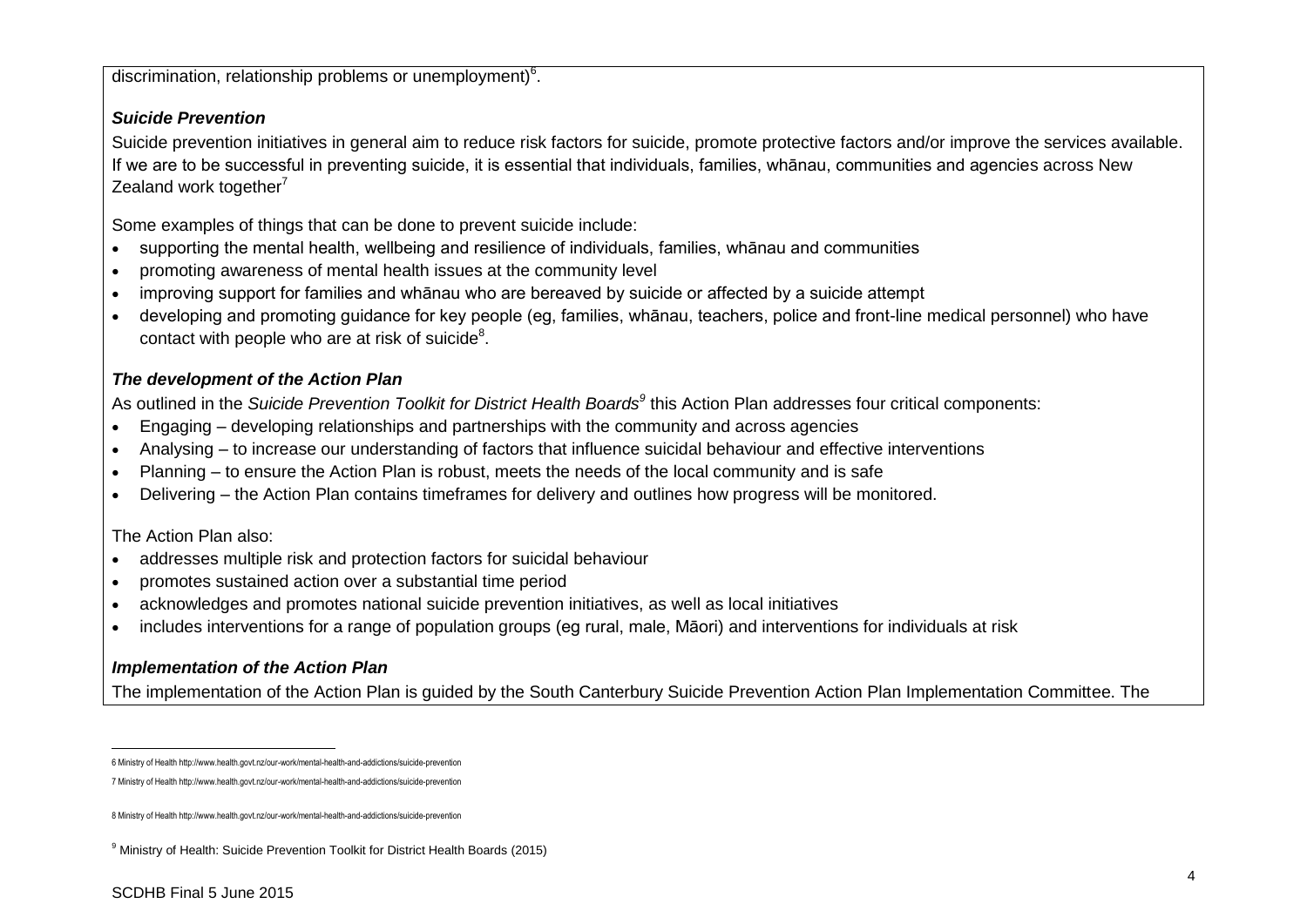actions will be delivered within existing resources and current budgets. There is no new SCDHB funding to support current or new activities.

The SCDHB will provide project support; coordination of activities including postvention; and complete progress reports. Quarterly reports outlining progress on the actions will be available on the SCDHB website.

### *Linkages*

The South Canterbury Suicide Prevention Action Plan links with the following workstreams:

- YMCA Youth Sector Network Investing in Youth (a three-year project to develop and implement a Community Youth Plan)
- SCDHB Child and Youth Health Alliance (an Alliance tasked with working to improve health and wellbeing outcomes for children and young people in South Canterbury)
- Rising to the Challenge Mental Health Workforce Competencies
- Kia Piki Māori suicide prevention initiatives
- Anglican Care Oceans Grief and Loss Programme (for children and young people aged 5-15)
- Community and Public Health WAVE (Well-being and Vitality in Education) an inter-sectoral programme aimed at creating and supporting healthier environments for children and young people in South Canterbury; mental health promotion; and promotion of healthy workplaces.

## **2. Governance**

The SCDHB Community and Public Health Advisory Committee provides governance of the Action Plan and receives quarterly narrative reports

The South Canterbury Suicide Prevention Action Plan Implementation Committee supports the implementation of the actions and monitors the progress of the Action Plan.

## **3. Stakeholder engagement**

The following five organisations provided input into the development of the South Canterbury Suicide Prevention Action Plan:

- South Canterbury District Health Board
- Community and Public Health (Canterbury District Health Board)
- Supporting Families Aoraki
- Family Works
- Arowhenua Whānau Services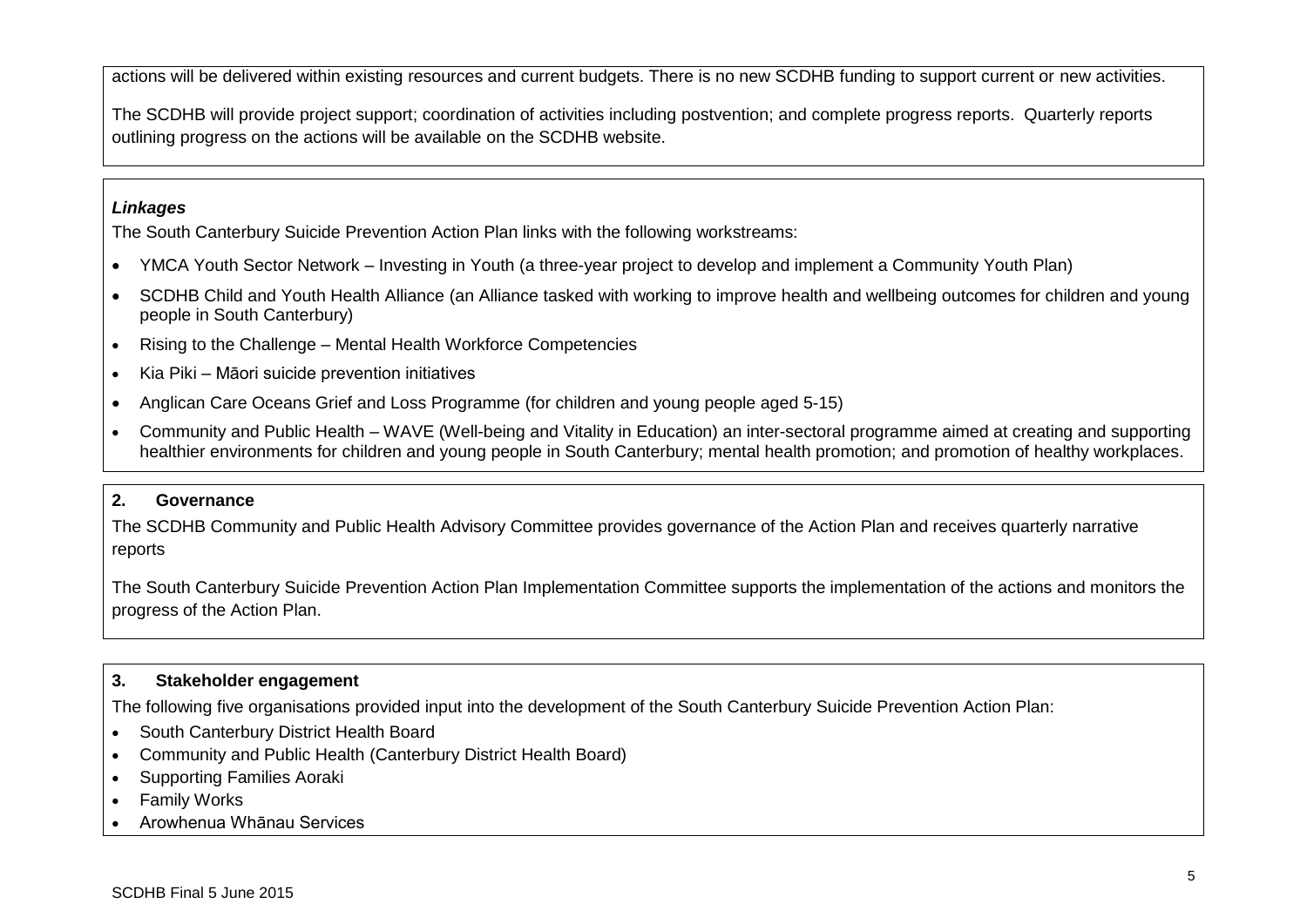The SCDHB Consumer Advisor and Family Advisor were also consulted and provided input.

#### **4. Monitoring and evaluation**

**Monitoring** 

- The Suicide Prevention Action Plan is monitored in the following way:
	- $\circ$  Quarterly update reports to the SCDHB Community and Public Health Advisory Committee
	- o Six monthly progress reports to the South Canterbury Suicide Prevention Action Plan Implementation Committee
	- o Progress reports to the Ministry of Health

#### Evaluation

- The Suicide Prevention Action Plan will be evaluated in the following way:
	- o Surveys sent to attendees at mental health/suicide prevention training sessions
	- o The SCDHB will also scope the potential of evaluation through various groups for example: the SCDHB Consumer and Family Advisory Group, NGOs, GPs' Forum etc.
- **5. Identification and mitigation of risk**
- Potential risks as the result of the planned activity:
	- o Negative consequences of high profile cases and publicity around suicides and suicidal ideation
- Mitigation strategies to address risk:
	- o Work with local media to ensure that reporting of sudden deaths is handled sensitively.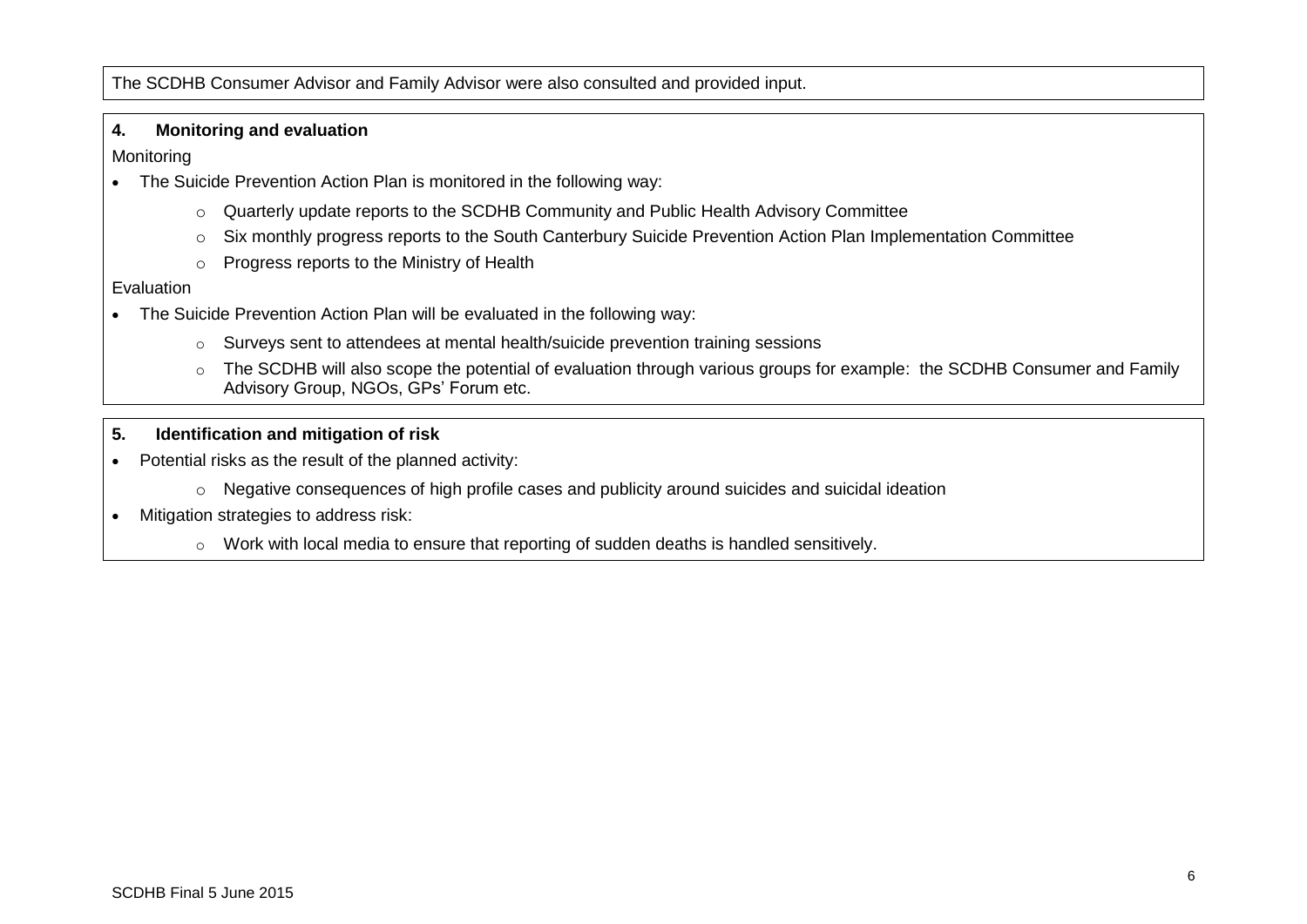| <b>Area of Activity</b>                                                                                                                                                                                                   | <b>Actions/Milestones</b>                                                                                                                                                                                                                 | <b>Expected Outcomes</b>                                                                                                                                                                                                                                                                                                                                                                                                                                   | Lead agency/agencies                           | <b>Timeframe</b>             |
|---------------------------------------------------------------------------------------------------------------------------------------------------------------------------------------------------------------------------|-------------------------------------------------------------------------------------------------------------------------------------------------------------------------------------------------------------------------------------------|------------------------------------------------------------------------------------------------------------------------------------------------------------------------------------------------------------------------------------------------------------------------------------------------------------------------------------------------------------------------------------------------------------------------------------------------------------|------------------------------------------------|------------------------------|
| <b>Community education</b><br>Provide and promote 'gate<br>keeper' training opportunities for<br>suicide prevention in South<br>Canterbury                                                                                | Distribute SCDHB pre-<br>purchased QPR Gatekeeper<br>licences and provide follow-up<br>support and information on local<br>support options<br>Promote face-to-face suicide<br>prevention training provided by<br>evidence-based providers | South Canterbury has an<br>increased knowledge base of<br>people who know how to<br>recognise, support and refer<br>suicidal people onto appropriate<br>help. The training outcome will<br>be measured through a<br>participant training evaluation<br>process applied at each session.<br>Analysis of the feedback will be<br>used to assess and review the<br>effectiveness of the training and<br>delivery of key messages.                             | <b>SCDHB</b>                                   | Ongoing through 2015-2017    |
| <b>Rural communities</b><br>Provide educational<br>opportunities for rural people on<br>how to recognise the signs and<br>symptoms of depression, stress,<br>anxiety and suicide risk and<br>how and where to access help | Provide local help seeking<br>information for South Canterbury<br>rural communities at events and<br>forums<br>Promote and facilitate suicide<br>prevention 'gatekeeper 'training<br>for rural people                                     | Rural communities have<br>improved collective knowledge<br>of mental health and wellbeing<br>and suicide prevention, how to<br>support people at risk, and<br>where to refer for help. The<br>training outcome will be<br>measured through a participant<br>training evaluation process<br>applied at each session.<br>Analysis of the feedback will be<br>used to assess and review the<br>effectiveness of the training and<br>delivery of key messages. | SCDHB and Community and<br>Public Health (CPH) | Ongoing throughout 2015-2017 |

# **Objective 1: Support families, whānau, hapū, iwi and communities to prevent suicide**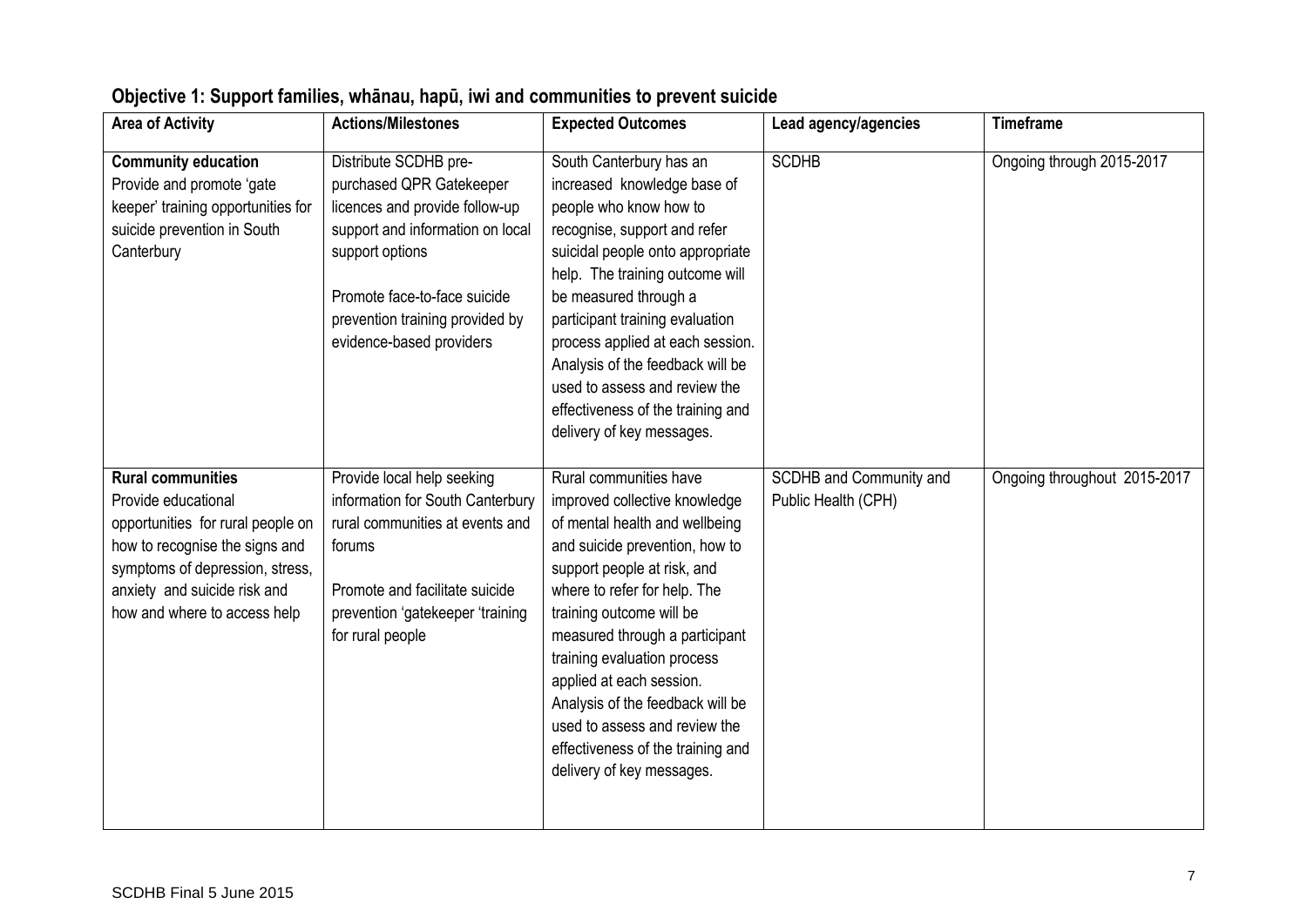| <b>Workplaces</b>                                                                                        | Scope the feasibility of bringing                                                                                                                                                                                                         | Workplaces have improved                                                                                                                                                                                                                                                                                 | SCDHB and CPH | Complete scoping exercise by 1                                                             |
|----------------------------------------------------------------------------------------------------------|-------------------------------------------------------------------------------------------------------------------------------------------------------------------------------------------------------------------------------------------|----------------------------------------------------------------------------------------------------------------------------------------------------------------------------------------------------------------------------------------------------------------------------------------------------------|---------------|--------------------------------------------------------------------------------------------|
| Provide opportunities for                                                                                | the 'Mates in Construction'                                                                                                                                                                                                               | knowledge of mental health and                                                                                                                                                                                                                                                                           |               | September 2015                                                                             |
| workplaces to access training<br>on mental health (including<br>suicide prevention where<br>appropriate) | model to South Canterbury<br>Promote the uptake of mental<br>health literacy and suicide<br>prevention training in<br>workplaces<br>Collaborate and support local<br>'Movember' initiatives<br>highlighting men's mental health<br>needs. | wellbeing and suicide<br>prevention. The training<br>outcome will be measured<br>through a participant training<br>evaluation process applied at<br>each session. Analysis of the<br>feedback will be used to assess<br>and review the effectiveness of<br>the training and delivery of key<br>messages. |               | Promotion of mental health<br>literacy and suicide prevention<br>Ongoing through 2015-2017 |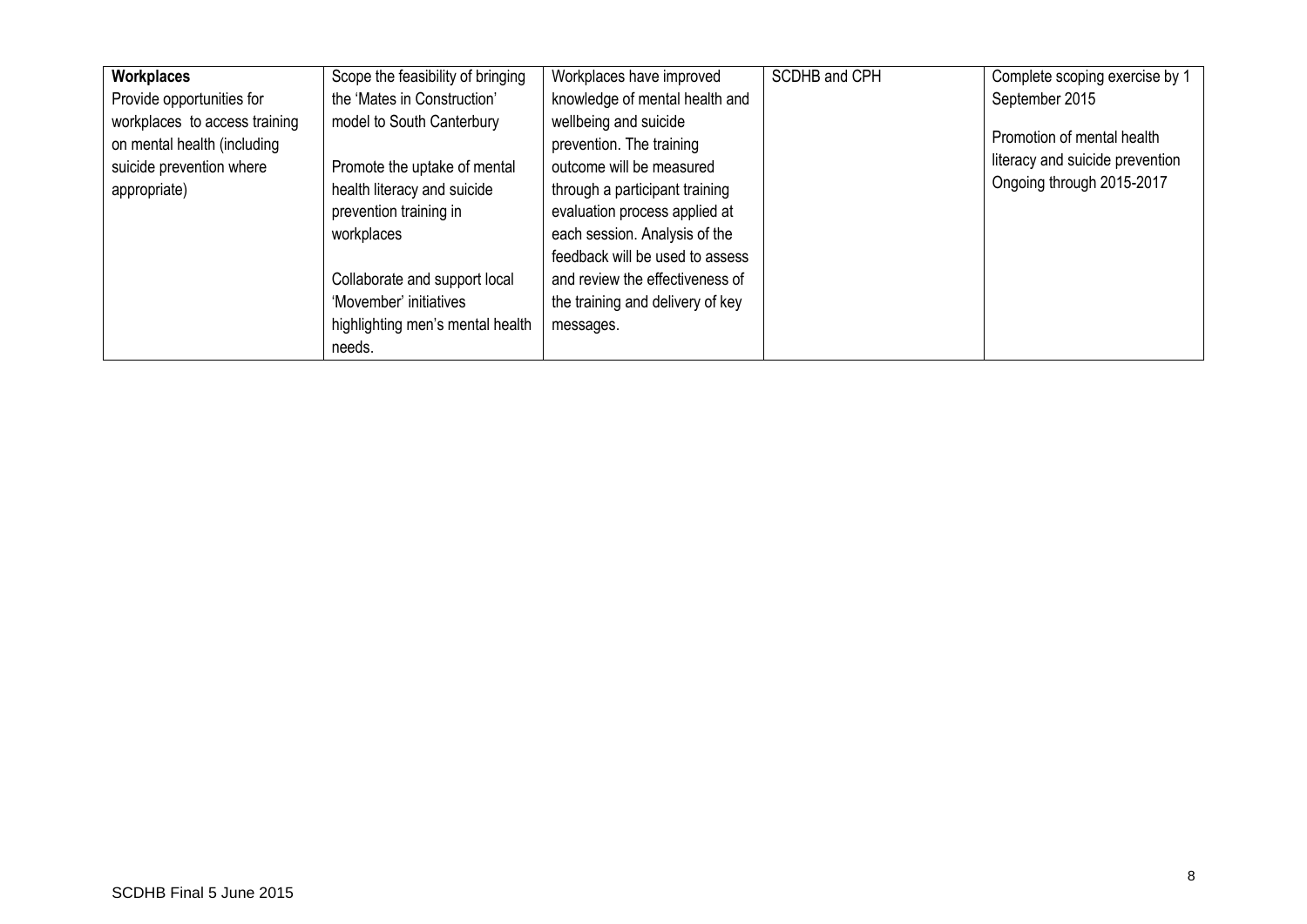| Resilience and wellbeing of<br>Align the SC Suicide Prevention<br>Increased opportunities for                                                                                                                                                                                                                                                                                                                                                                                                                                                                                                                                                                                                                                                                                             | SCDHB and CPH | Ongoing through 2015-2017 |
|-------------------------------------------------------------------------------------------------------------------------------------------------------------------------------------------------------------------------------------------------------------------------------------------------------------------------------------------------------------------------------------------------------------------------------------------------------------------------------------------------------------------------------------------------------------------------------------------------------------------------------------------------------------------------------------------------------------------------------------------------------------------------------------------|---------------|---------------------------|
| Strategy with the following work<br>resilience and wellbeing<br>children and young people<br>streams to promote the<br>activities for children and young<br>resilience and wellbeing of<br>people and seek mental<br>children and young people:<br>wellbeing measures where<br><b>SCDHB Child and Youth</b><br>possible<br><b>Health Alliance</b><br>Investing in Youth - Future<br>$\bullet$<br>Proofing the Timaru District<br>Project (YMCA)<br>Oceans Grief and Loss<br>Programme (for children 5<br>to 15) (Anglican Care)<br>WAVE in schools<br>programme (Community &<br>Public Health)<br>Afterwards Programme -<br>$\bullet$<br>for children who have been<br>exposed to domestic<br>violence and trauma<br>(Family Works)<br><b>Buddy Mentoring</b><br>Programme (Family Works) |               |                           |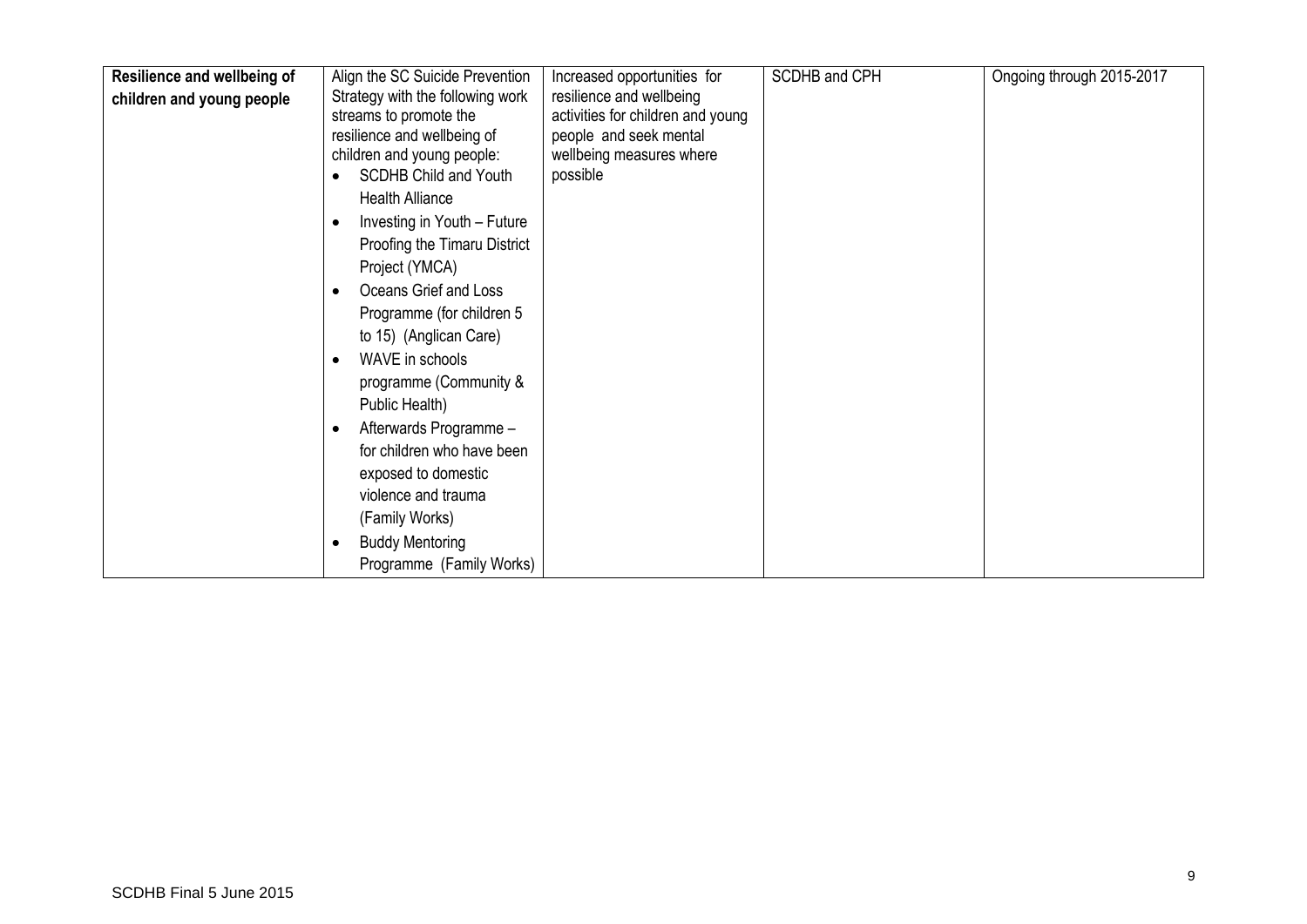| Resilience and wellbeing of<br>older persons                                                                                                                                                                                                                     | Align the SC Suicide Prevention<br>Plan with the SCDHB Centre of<br>Excellence for Health of Older<br>Persons work stream to promote<br>the resilience and wellbeing of<br>people 65 and over<br>Link the SC Suicide Prevention<br>Plan with the Advanced Care<br>Plan work stream to enable<br>older people to have more<br>opportunity to decide and record<br>their requirements for end of life<br>care | Increased opportunities for<br>resilience and wellbeing<br>activities for older persons                                                                                                                                                                                                                                                                                    | <b>SCDHB</b>                                                | <b>TBC</b>                         |
|------------------------------------------------------------------------------------------------------------------------------------------------------------------------------------------------------------------------------------------------------------------|-------------------------------------------------------------------------------------------------------------------------------------------------------------------------------------------------------------------------------------------------------------------------------------------------------------------------------------------------------------------------------------------------------------|----------------------------------------------------------------------------------------------------------------------------------------------------------------------------------------------------------------------------------------------------------------------------------------------------------------------------------------------------------------------------|-------------------------------------------------------------|------------------------------------|
| <b>Resilience and wellbeing of</b><br><b>Māori and Pasifika</b><br>Organise and host annual<br>FLAVA* festival<br>*FLAVA is the Mid and South<br>Canterbury school's annual<br>cultural competition show casing<br>visual arts, kapa haka and<br>performing arts | Key stakeholders organise the<br><b>FLAVA</b> festival<br>FLAVA festival is held                                                                                                                                                                                                                                                                                                                            | The FLAVA festival promotes<br>resilience and wellbeing of<br>participants, organisers and<br>attendees. The activity outcome<br>will be measured through a<br>participant evaluation process<br>applied at each event. Analysis<br>of the feedback will be used to<br>assess and review the<br>effectiveness of the festival<br>activity and delivery of key<br>messages. | Arowhenua Whānau Services,<br>Kia Piki Coordinators and CPH | FLAVA to be held in August<br>2015 |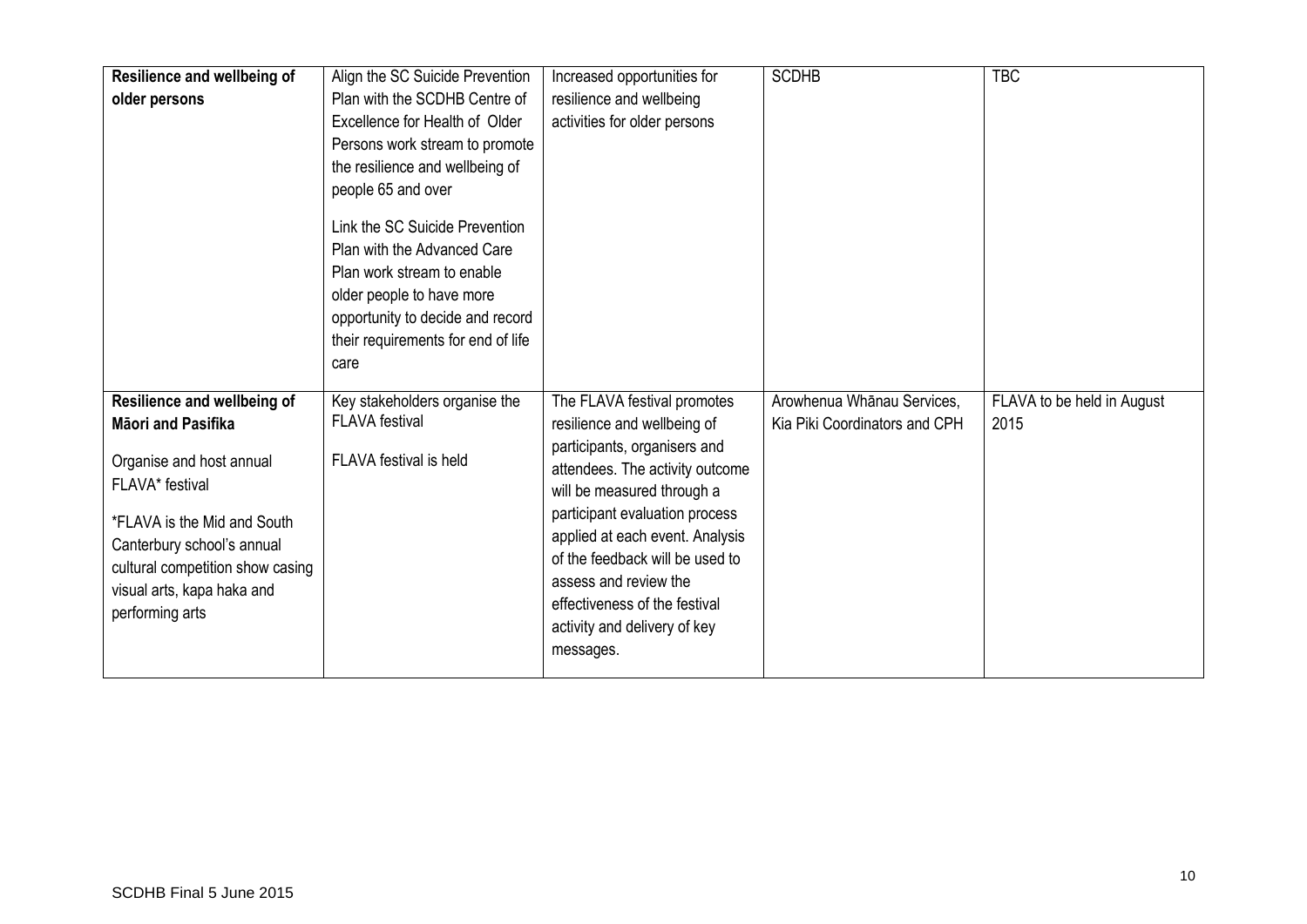| Arowhenua Whānau Services,<br>Fale Pasifika Aoraki, Kia Piki<br>Coordinators, SCDHB and CPH<br>to develop initiatives to support<br>Māori and Pasifika mental health<br>wellbeing and suicide prevention | Develop an agreed plan of<br>activities for 2015/17<br>Deliver activities | Māori and Pasifika peoples have<br>increased knowledge of mental<br>health and wellbeing and suicide<br>prevention in an appropriate<br>cultural context The activity<br>outcome will be measured<br>through a participant training<br>evaluation process applied at<br>each event. Analysis of the<br>feedback will be used to assess<br>and review the effectiveness of<br>the activity and delivery of key<br>messages. | Arowhenua Whānau Services,<br>Fale Pasifika Aoraki, Kia Piki<br>Coordinators, SCDHB and CPH | Plan completed by 18 December<br>2015<br>Deliver activities from 18<br>January 2016-30 June 2017 |
|----------------------------------------------------------------------------------------------------------------------------------------------------------------------------------------------------------|---------------------------------------------------------------------------|----------------------------------------------------------------------------------------------------------------------------------------------------------------------------------------------------------------------------------------------------------------------------------------------------------------------------------------------------------------------------------------------------------------------------|---------------------------------------------------------------------------------------------|--------------------------------------------------------------------------------------------------|
|----------------------------------------------------------------------------------------------------------------------------------------------------------------------------------------------------------|---------------------------------------------------------------------------|----------------------------------------------------------------------------------------------------------------------------------------------------------------------------------------------------------------------------------------------------------------------------------------------------------------------------------------------------------------------------------------------------------------------------|---------------------------------------------------------------------------------------------|--------------------------------------------------------------------------------------------------|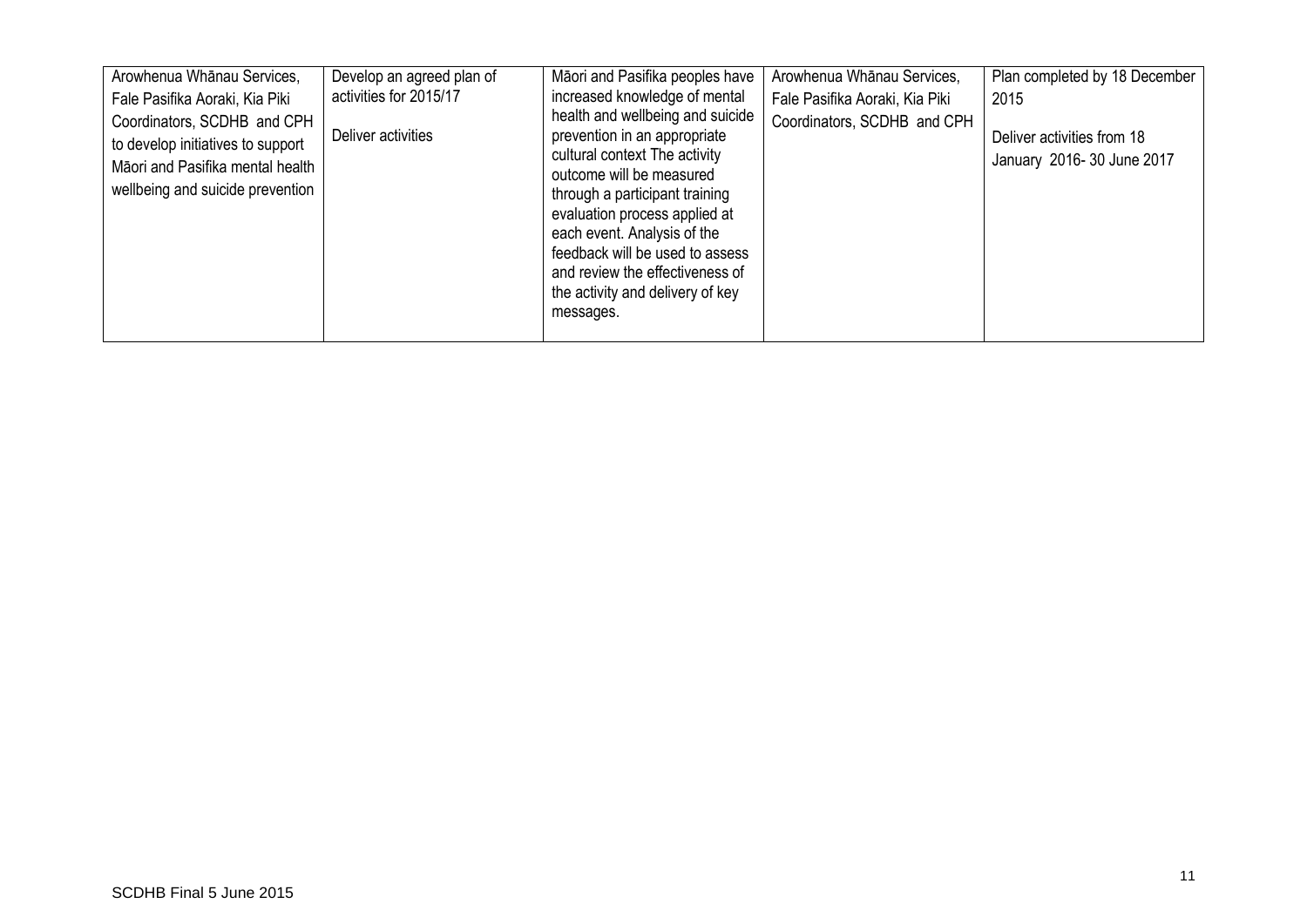| <b>Communications</b><br>Continue to develop a safe,<br>consistent and effective social<br>marketing strategy. This<br>includes communications for the<br>SCDHB website, SCDHB<br>newsletter and development of<br>resources promoting mental<br>health wellbeing and advising<br>people where to access help | Communications for 2015<br>include:<br>Mental health promotion<br>$\bullet$<br>messaging in local papers<br>Radio series advertising<br>$\bullet$<br>how to access local support<br>options, including the Brief<br><b>Intervention Service</b><br>Production and distribution<br>$\bullet$<br>of don't give up postcard<br>adapted from Suicide<br><b>Prevention Australia</b><br>Distribution of find a way<br>through wallet cards to GP<br>practices and key<br>agencies/organisations<br>Promotion of SCDHB<br>$\bullet$<br>mental health crisis line for<br>people for people<br>experiencing a mental<br>health emergency<br>Continue to promote and<br>advise of safe messaging<br>around mental health and<br>reporting of suicide to local | South Canterbury residents<br>have increased understanding of<br>when and how to seek help for<br>mental health concerns through<br>various media forums: eg radio,<br>newspapers and resources<br>The outcome measure will be<br>assess through an annual<br>service user survey in order to<br>seek source of information to<br>access servces and ot inform<br>support person, family and<br>whanau. | <b>SCDHB</b>                                                                       | Ongoing throughout 2015-2017<br>Develop Communications Plan<br>for 2016 by 18 December 2015<br>Develop Communications Plan<br>for 2017 by 16 December 2016 |
|---------------------------------------------------------------------------------------------------------------------------------------------------------------------------------------------------------------------------------------------------------------------------------------------------------------|------------------------------------------------------------------------------------------------------------------------------------------------------------------------------------------------------------------------------------------------------------------------------------------------------------------------------------------------------------------------------------------------------------------------------------------------------------------------------------------------------------------------------------------------------------------------------------------------------------------------------------------------------------------------------------------------------------------------------------------------------|---------------------------------------------------------------------------------------------------------------------------------------------------------------------------------------------------------------------------------------------------------------------------------------------------------------------------------------------------------------------------------------------------------|------------------------------------------------------------------------------------|------------------------------------------------------------------------------------------------------------------------------------------------------------|
|                                                                                                                                                                                                                                                                                                               | media                                                                                                                                                                                                                                                                                                                                                                                                                                                                                                                                                                                                                                                                                                                                                |                                                                                                                                                                                                                                                                                                                                                                                                         |                                                                                    |                                                                                                                                                            |
| <b>Carers</b><br>Provide information and<br>support for carers of people who<br>have attempted suicide or self-<br>harmed                                                                                                                                                                                     | <b>SCDHB Mental Health Services</b><br>and Supporting Families Aoraki<br>to continue to provide<br>information packs to<br>carers/whānau/support agencies<br>of clients/patients who have<br>presented with self-harm or<br>suicide attempts, as required.<br>This includes information on<br>'Keeping Your Home Safe and<br>Signs of Suicidal Behaviour'                                                                                                                                                                                                                                                                                                                                                                                            | Carers of people who have self-<br>harmed or attempted suicide<br>have readily available at time of<br>first contact and are always<br>offered access to information<br>and support so they are more<br>knowledgeable and confident in<br>their caregiving role. Access and<br>availability will be assessed<br>through carer and family survey.                                                        | SCDHB - Family Advisor<br><b>Family Works</b><br><b>Supporting Families Aoraki</b> | Ongoing throughout 2015-2017<br>Review content by 26 February<br>2016                                                                                      |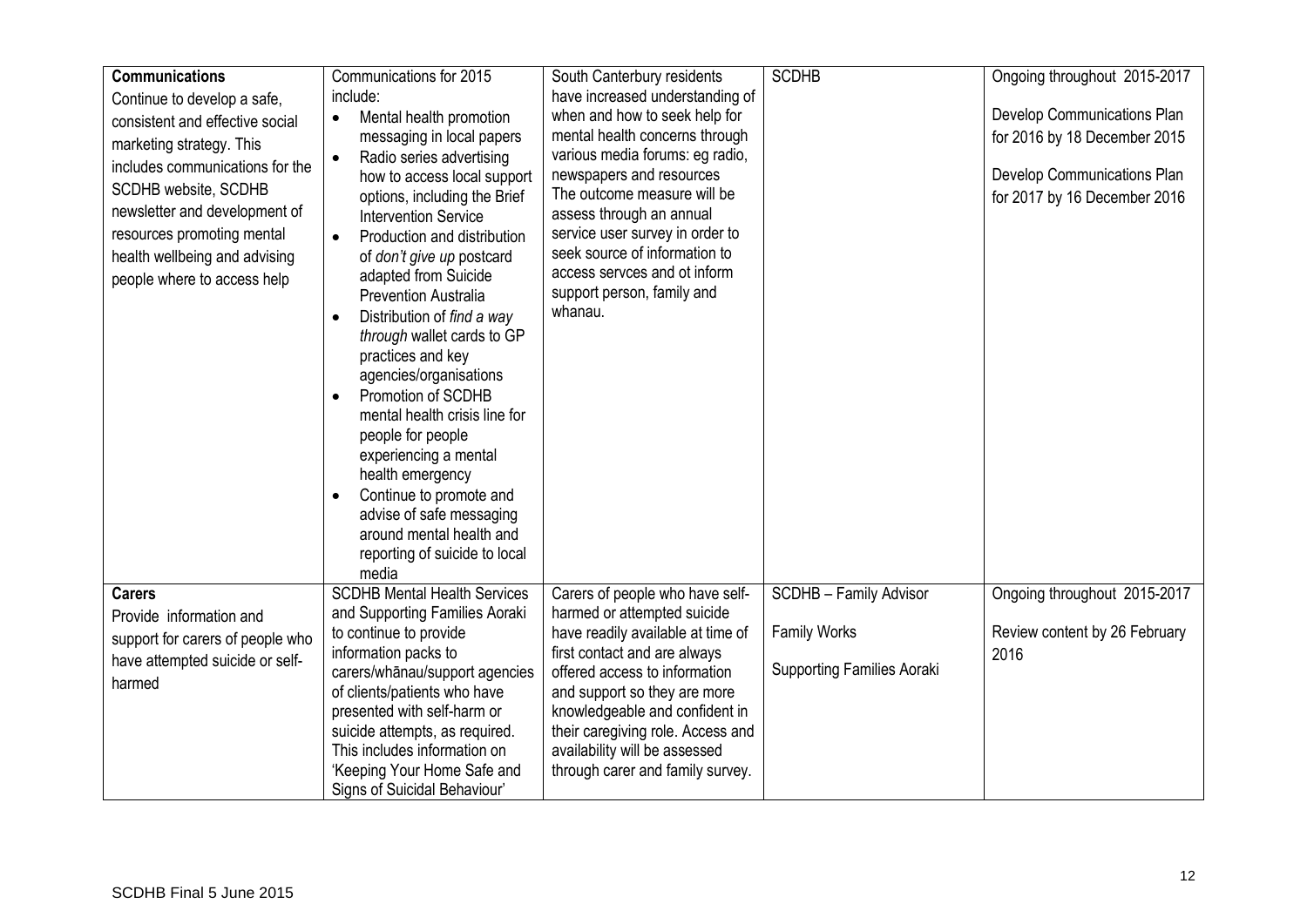| <b>Alcohol harm reduction</b><br>initiatives  | Scope the feasibility of<br>developing alcohol harm<br>reduction initiatives in South<br>Canterbury which link to mental<br>health and suicide prevention | More community awareness on<br>the impact of alcohol on mental<br>health and suicidal behaviours | <b>SCDHB</b><br><b>Community and Public Health</b>                | Scoping exercise to be<br>completed by 18 December<br>2015            |
|-----------------------------------------------|-----------------------------------------------------------------------------------------------------------------------------------------------------------|--------------------------------------------------------------------------------------------------|-------------------------------------------------------------------|-----------------------------------------------------------------------|
| <b>Mental Health Awareness</b><br><b>Week</b> | Organise and promote activities<br>for Mental Health Awareness<br>Week (MHAW). MHAW 2015<br>will run from 5-11 October and<br>the theme is GIVE           | Increased community<br>awareness of mental health and<br>wellbeing                               | <b>SCDHB</b><br><b>Community and Public Health</b><br><b>NGOs</b> | Activities planned by 11<br>September<br>Completed by 11 October 2015 |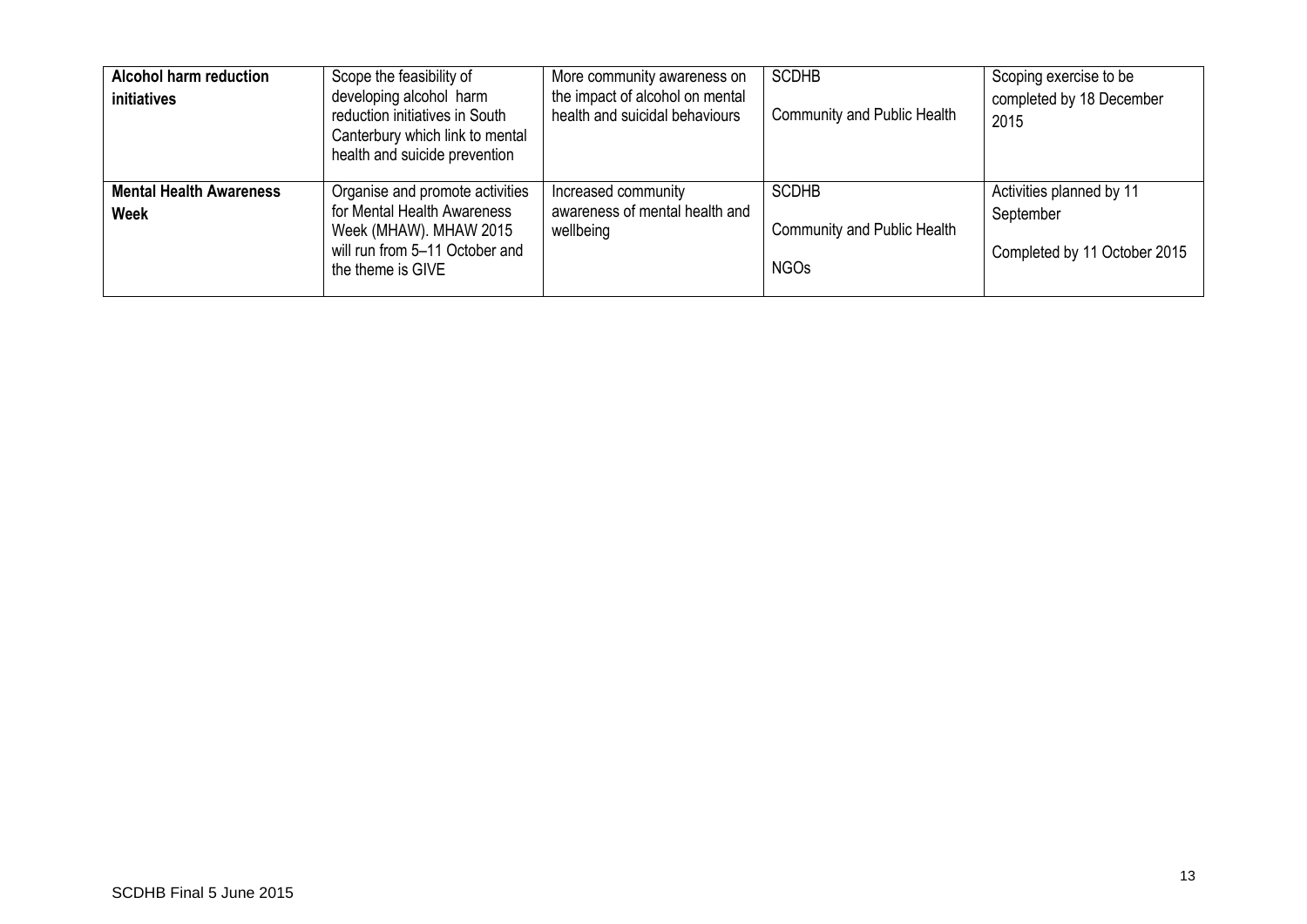| <b>Area of Activity</b>                                                                                                                                                                                                                                                                                                                                                                                                                                                                            | <b>Actions/Milestones</b>                                                                                                                              | <b>Expected Outcomes</b>                                                                                                                                                                                                                                                                                                                                                                                                              | Lead agency/agencies                                                                  | <b>Timeframe</b>          |
|----------------------------------------------------------------------------------------------------------------------------------------------------------------------------------------------------------------------------------------------------------------------------------------------------------------------------------------------------------------------------------------------------------------------------------------------------------------------------------------------------|--------------------------------------------------------------------------------------------------------------------------------------------------------|---------------------------------------------------------------------------------------------------------------------------------------------------------------------------------------------------------------------------------------------------------------------------------------------------------------------------------------------------------------------------------------------------------------------------------------|---------------------------------------------------------------------------------------|---------------------------|
| <b>Bereavement Support</b><br><b>Bereaved by Suicide</b><br>programme<br>Scope delivering Skylight's<br>Bereaved by Suicide<br>programme. The Skylight<br>programme supports people (17<br>years and over) bereaved by<br>suicide in their understanding<br>and management of grief and<br>development of resilience.<br>The Skylight programme will be<br>offered to families/individuals<br>bereaved by suicide (dates to<br>venue to be confirmed). It runs<br>over an eight session timeframe. | Organise logistics to deliver the<br>Programme<br>Deliver Skylight's Bereaved by<br>Suicide programme at least<br>once annually in South<br>Canterbury | People who are bereaved by<br>suicide are provided with<br>opportunity to learn about the<br>grief process and share with<br>others in a safe and structured<br>forum. The activity outcome will<br>be measured through a<br>participant training evaluation<br>process applied at each event.<br>Analysis of the feedback will be<br>used to assess and review the<br>effectiveness of the activity and<br>delivery of key messages. | <b>Family Works</b><br><b>Supporting Families Aoraki</b><br>Arowhenua Whānau Services | Ongoing through 2015-2017 |

**Objective 2: Support families, whānau, hapū, iwi and communities after a suicide**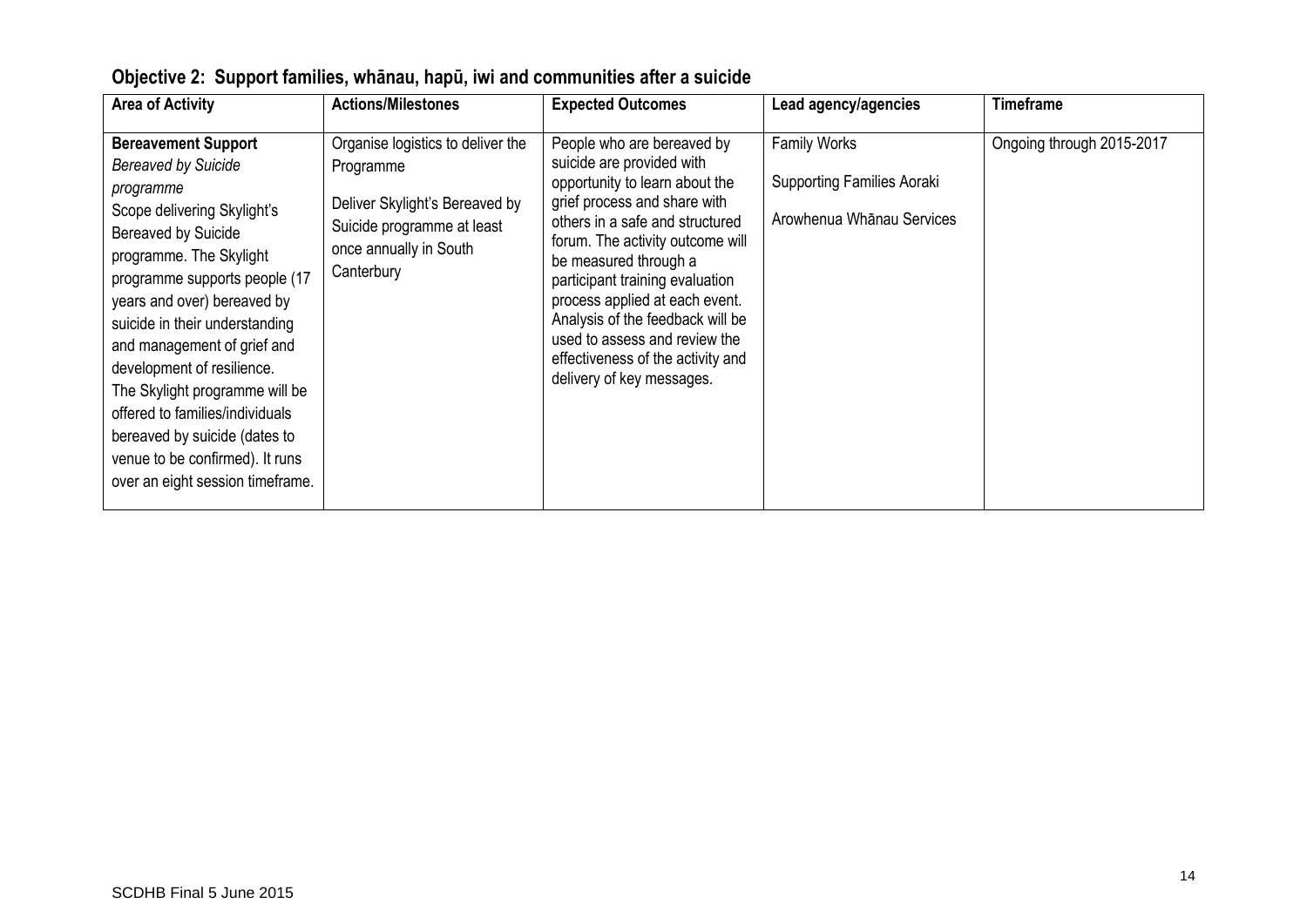| <b>Postvention</b>                                                                                                                                                              | Instigate a postvention response                                                                                                                                                  | South Canterbury people who                                                                                                                        | <b>SCDHB</b> | Ongoing throughout 2015-2017 |
|---------------------------------------------------------------------------------------------------------------------------------------------------------------------------------|-----------------------------------------------------------------------------------------------------------------------------------------------------------------------------------|----------------------------------------------------------------------------------------------------------------------------------------------------|--------------|------------------------------|
| Continue to implement the<br>Postvention Plan 'Responding<br>to Suicide in South Canterbury:<br>A multiagency approach'<br>Effectively respond to<br>clusters/potential cluster | as required<br>Review the process regularly to<br>ensure it is meeting the needs of<br>the South Canterbury<br>community                                                          | maybe vulnerable as a result of<br>a suicide are followed up and<br>offered appropriate support<br>The risk of potential contagion is<br>minimised |              |                              |
| situations<br>Ensure people bereaved by<br>suicide are aware of and can<br>access appropriate in<br>bereavement support<br>(Please see SC Postvention<br>Plan attached)         | Respond any cluster situation<br>which may arise by referring to<br>best evidence in suicide<br>postvention and with advice<br>from Clinical Advisory Services<br>Aotearoa (CASA) |                                                                                                                                                    |              |                              |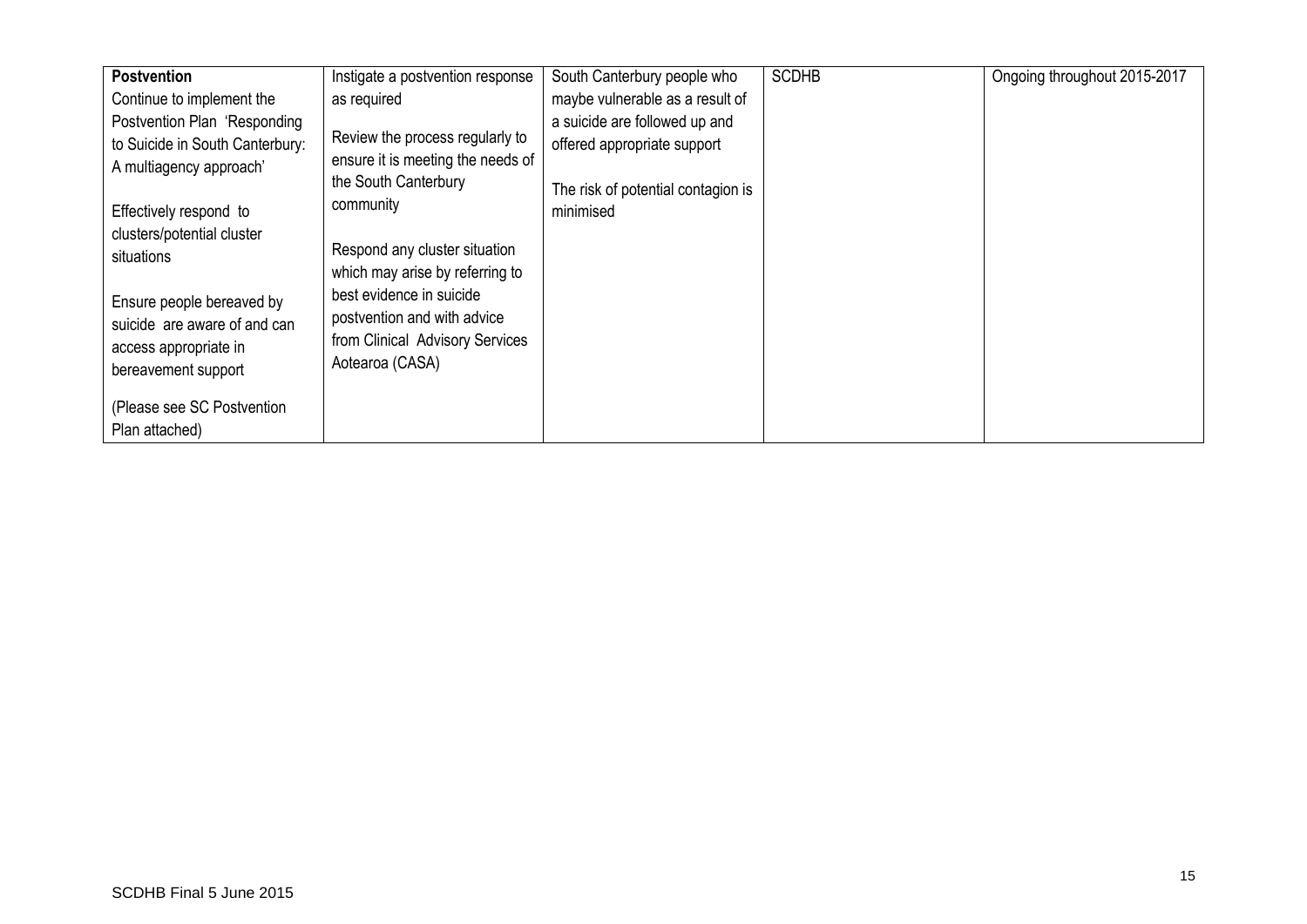**Objective 3: Improve services and support for people who experience mental illness receiving health care and/or accessing community services** 

| <b>Area of Activity</b>                                                                                                                                                                                                                                                                                                                                                      | <b>Actions/Milestones</b>                                                                                                 | <b>Expected Outcomes</b>                                                                                                                                                                                                                                                                                                                                                                                                  | Lead agency/agencies                                              | <b>Timeframe</b>                                                                                              |
|------------------------------------------------------------------------------------------------------------------------------------------------------------------------------------------------------------------------------------------------------------------------------------------------------------------------------------------------------------------------------|---------------------------------------------------------------------------------------------------------------------------|---------------------------------------------------------------------------------------------------------------------------------------------------------------------------------------------------------------------------------------------------------------------------------------------------------------------------------------------------------------------------------------------------------------------------|-------------------------------------------------------------------|---------------------------------------------------------------------------------------------------------------|
| <b>Secondary Mental Health</b><br><b>Workforce</b><br>Provide key training activities<br>within the Let's Get Real frame<br>work focusing on: 'cementing<br>and building on gains in<br>resilience and recovery'<br>including:<br>COPMIA - e-learning<br>programme 'Let's talk about<br>children'<br>Working with Māori - Matua<br>Raki workshop<br>Provide advanced suicide | Identified staff complete training<br>which focuses on 'cementing<br>and building on gains in<br>resilience and recovery' | Secondary Mental Health<br>Workforce has increased and up<br>to date skill base in risk<br>assessment, suicide prevention<br>and resilience building. The<br>training outcome/s will be<br>measured through a participant<br>training evaluation process<br>applied at each event. Analysis<br>of the feedback will be used to<br>assess and review the<br>effectiveness of the activity and<br>delivery of key messages. | <b>SCDHB</b>                                                      | Ongoing through 2015-2017                                                                                     |
| prevention training to mental<br>health practitioners as required                                                                                                                                                                                                                                                                                                            |                                                                                                                           |                                                                                                                                                                                                                                                                                                                                                                                                                           |                                                                   |                                                                                                               |
| <b>Suicide Prevention training</b><br>for primary health and<br>hospital based health<br>practitioners                                                                                                                                                                                                                                                                       | Develop a training plan for<br>delivery of suicide prevention<br>training for 2016-2017                                   | Primary health workforce has<br>increased and up to date skill<br>base in risk assessment, mental<br>health and suicide prevention<br>Hospital based health care<br>practitioners increased and up to<br>date skill base in risk<br>assessment, mental health and<br>suicide prevention                                                                                                                                   | SCDHB (Primary and<br><b>Community and Secondary</b><br>Services) | Complete training plan by 18<br>December 2015<br>Deliver training from 2 February<br>2016- until 30 June 2017 |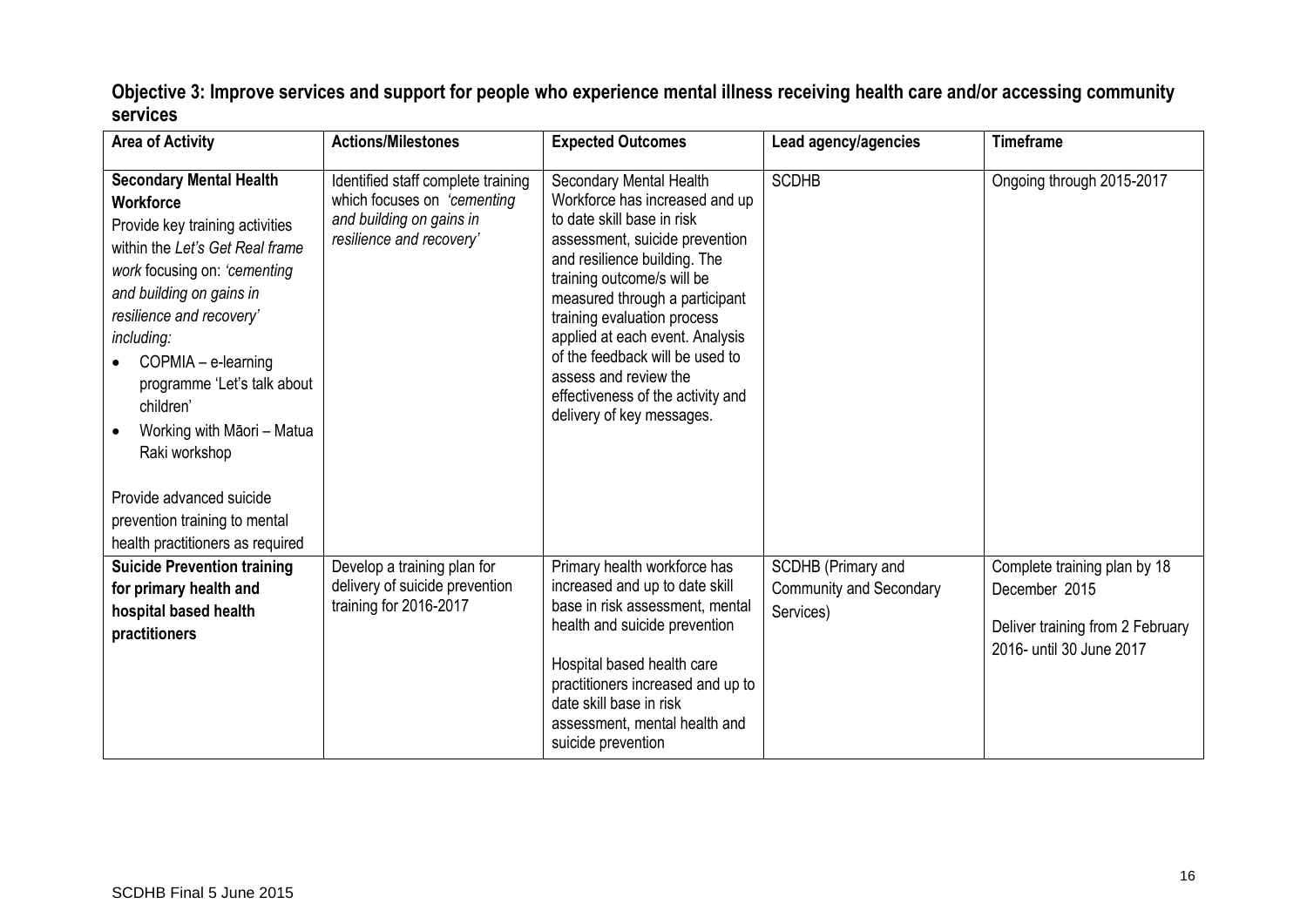| Mental health education for | Continue to strengthen           | Staff in community NGOs have       | SCDHB, CPH and NGOs | Complete training plan by 18     |
|-----------------------------|----------------------------------|------------------------------------|---------------------|----------------------------------|
| staff in community NGOs     | relationships with community     | increased skills in self harm risk |                     | December 2015                    |
|                             | NGOs to support staff who work   | assessment and suicide             |                     |                                  |
|                             | with people at increased risk of | prevention, The activity and or    |                     | Deliver training from 2 February |
|                             | suicidal behaviour               | training outcome will be           |                     | 2016- until 30 June 2017         |
|                             |                                  | measured through a participant     |                     |                                  |
|                             | SCDHB to work with NGO           | training evaluation process        |                     |                                  |
|                             | partners to ensure staff have up | applied at each event. Analysis    |                     |                                  |
|                             | to date knowledge and skills in  | of the feedback will be used to    |                     |                                  |
|                             | self harm risk and suicide       | assess and review the              |                     |                                  |
|                             | prevention                       | effectiveness of the activity and  |                     |                                  |
|                             |                                  | delivery of key messages.          |                     |                                  |
|                             |                                  |                                    |                     |                                  |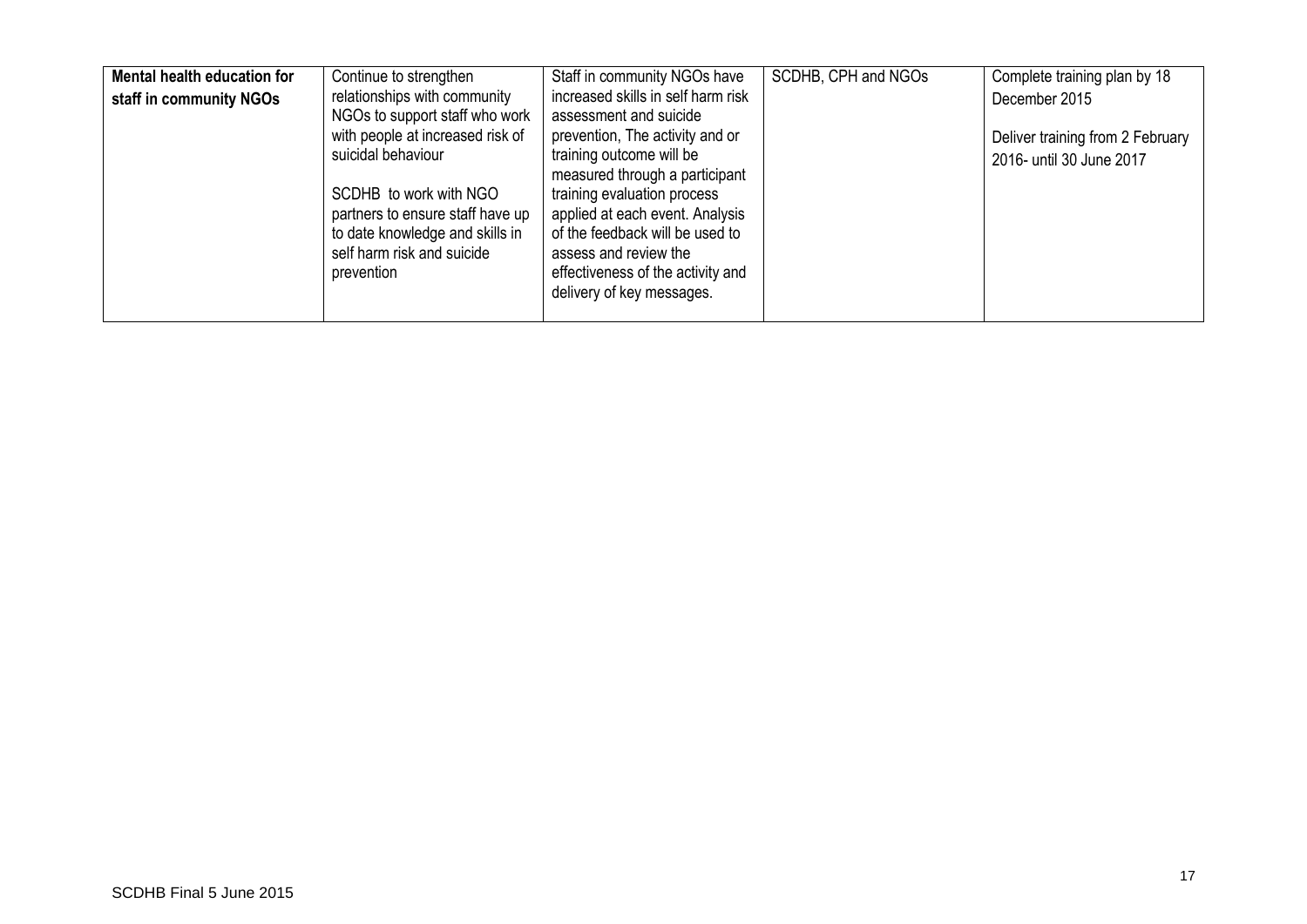| <b>Names</b>               | <b>Organisation/Group/Sector</b><br>represented       |
|----------------------------|-------------------------------------------------------|
| <b>Christine Nolan</b>     | <b>SCDHB (Secondary Services,</b><br>General Manager) |
| Dr Cecilia Smith-Hamel     | <b>SCDHB (Secondary Services,</b><br>Mental Health)   |
| Dr Daniel Williams (Chair) | Canterbury DHB, Community and<br>Public Health (CPH)  |
| <b>Juliette Stevenson</b>  | Arowhenua Whanau Services                             |
| Liz Nolan                  | <b>Family Works</b>                                   |
| <b>Mandy Shelker</b>       | <b>Supporting Families Aoraki</b>                     |
| Maria Parish               | <b>SCDHB (Secondary Services,</b><br>Mental Health)   |
| Neil Brosnahan             | Canterbury DHB, CPH                                   |
| Nicola Prue                | <b>SCDHB</b> (Communications)                         |
| Paula Kimble               | <b>SCDHB (Suicide Prevention)</b>                     |
| <b>Ruth Kibble</b>         | <b>SCDHB (Primary &amp; Community)</b>                |

# *South Canterbury Suicide Prevention Action Plan Implementation Committee Members*